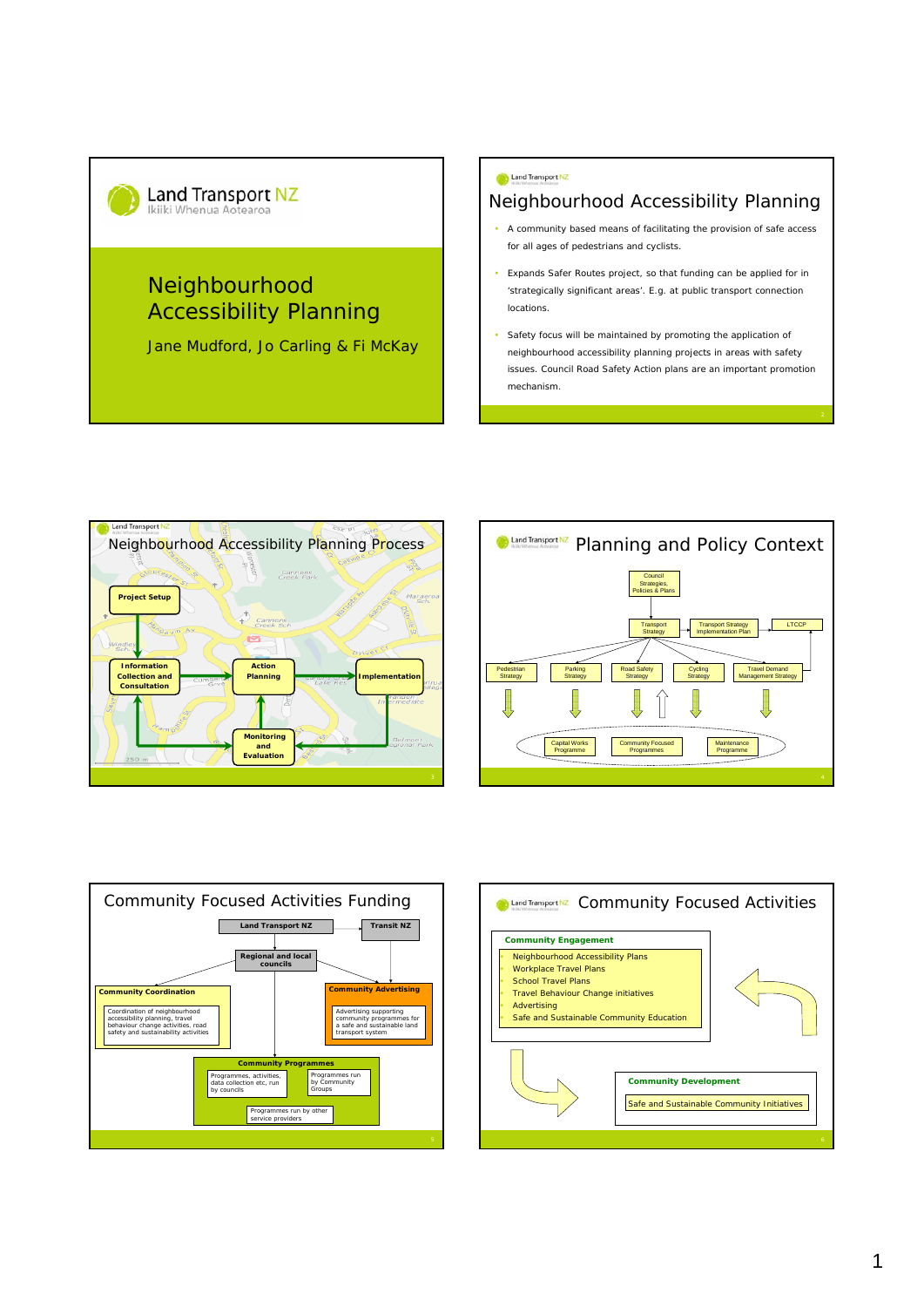



## Project Benefits and Outcomes - Dunedin City Council

- 
- Community Investment
	- ¾Retail
	- ¾Other government agencies
	- ¾Community groups
- Community Buy In
- Media Interest
- Mayoral and Councillor participation



#### Project Benefits and Outcomes - Nelson City Council

- Community consultation enabled an improved understanding of actual community issues
- Information collected used to help prioritise and justify actions
- Media Interest



#### Project Benefits and Outcomes - Tauranga City Council

- Multi-party involvement in the project
- Community Participation

¾Kids on feet walking initiative

- Information collection used to prioritise and justify infrastructure
- Improved council community relationship ¾Community involvement in site audits and community surveys





#### Project Benefits and Outcomes - Invercargill City Council

#### • Community Investment

- ¾Rugby club have donated land to be used for a walk/cycle path
- Community Involvement
	- ¾Initial progress made with establishing advocacy group
	- ¾Walking school bus established
- ¾Facilitated creation of Mobility scooter/Powered chair association
- Improved inter-department integration and co-ordination
	- ¾New regular meetings to co-ordinate work and resources
	- ¾Intersection campaign programme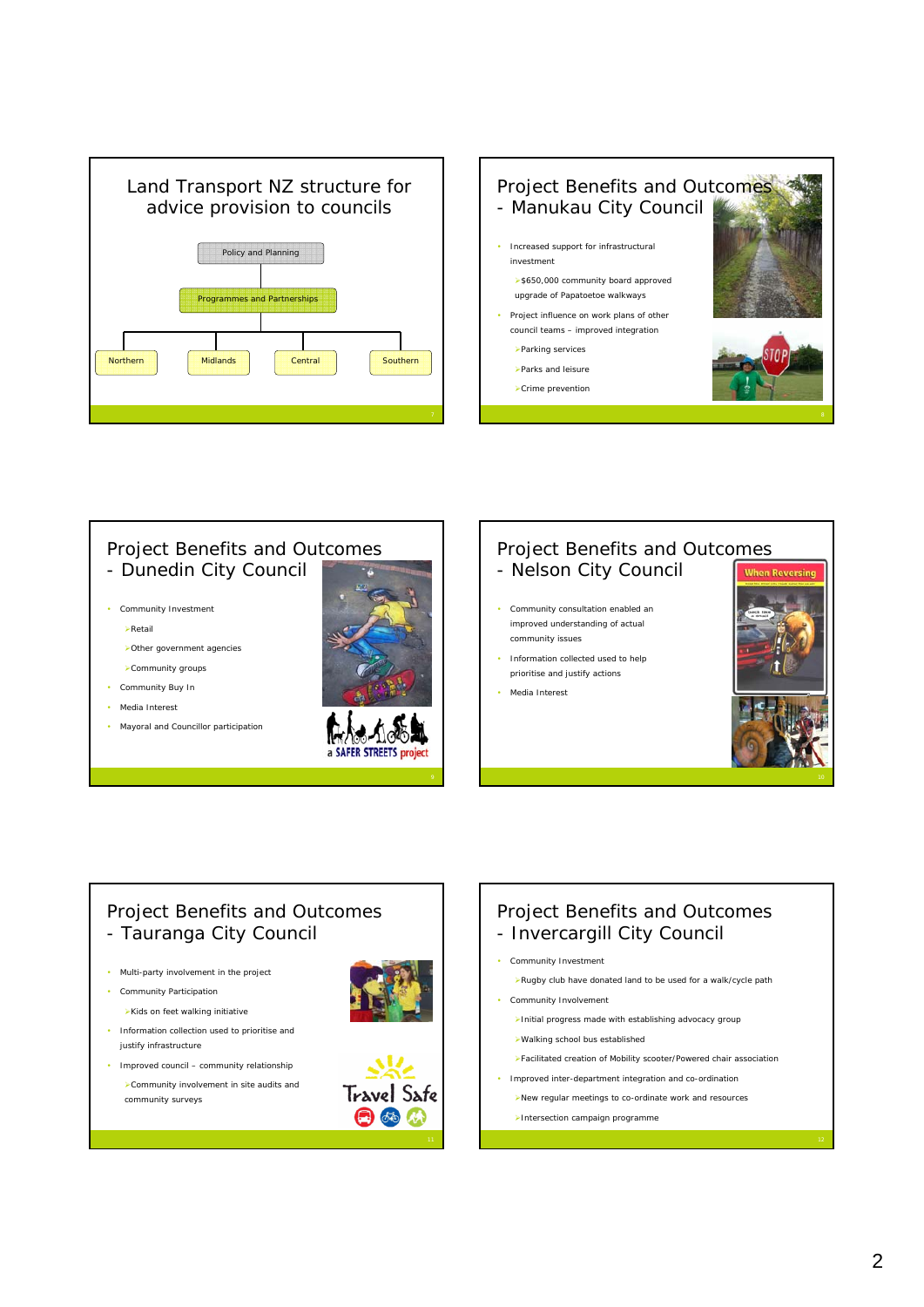## Councils interested in seeking funding……………………………

- Dunedin City Council
- Manukau City Council
- Invercargill City Council
- Porirua City Council
- Palmerston North City Council
- Whangarei City Council
- ARTA Draft Sustainable Transport Plan
- Hamilton City Council







## accesshamilton Hamilton City Council

#### **Insoll** (National averages in brackets)

- Resident Population: 2562
- Median Income: \$11480 (\$18500)
- Unemployment rate: 22.4% (7.5%)
- Ethnic groups: 58.6 European (80.1%)
- Avg annual household spending transportation: \$4822 (\$7358)

#### **Chartwell** (National averages in brackets)

- Resident Population: 2313
- Median Income: \$24300 (\$18500) • Unemployment rate: 6.3% (7.5%)
- Ethnic groups: 91.7% European (80.1%)
- Avg annual household spending transportation: \$9362 (\$7358) (Source : Census 2001)

17

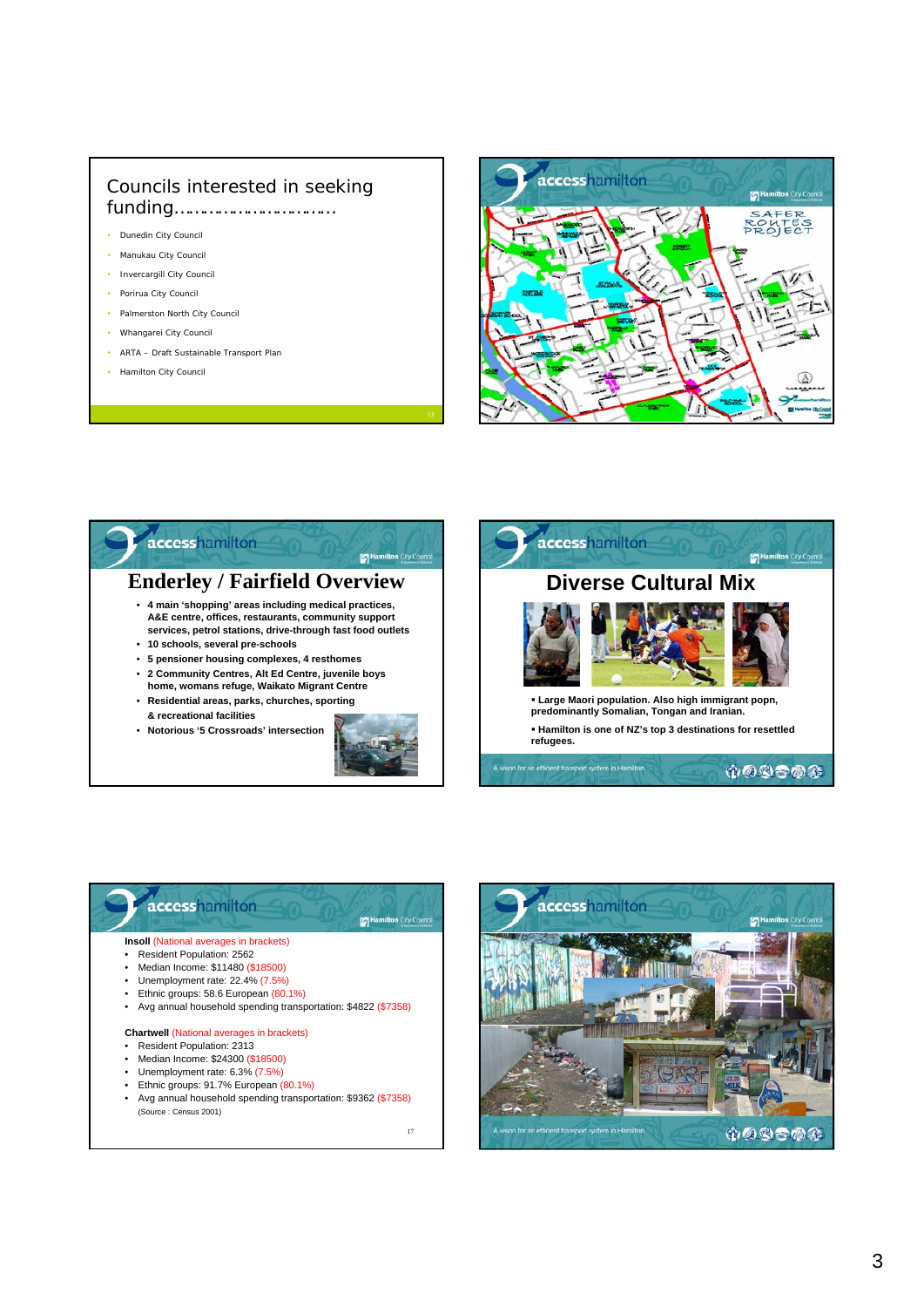









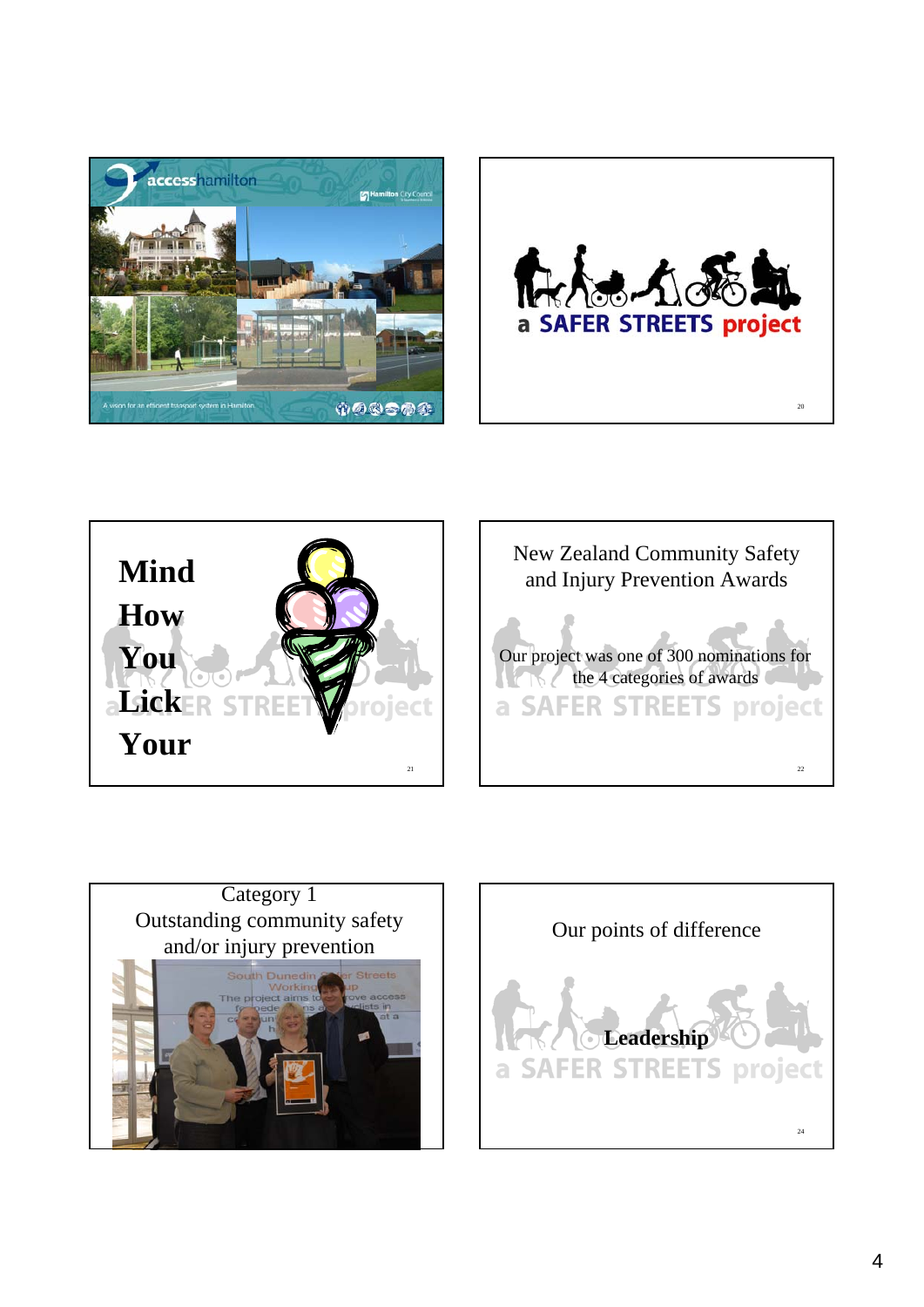









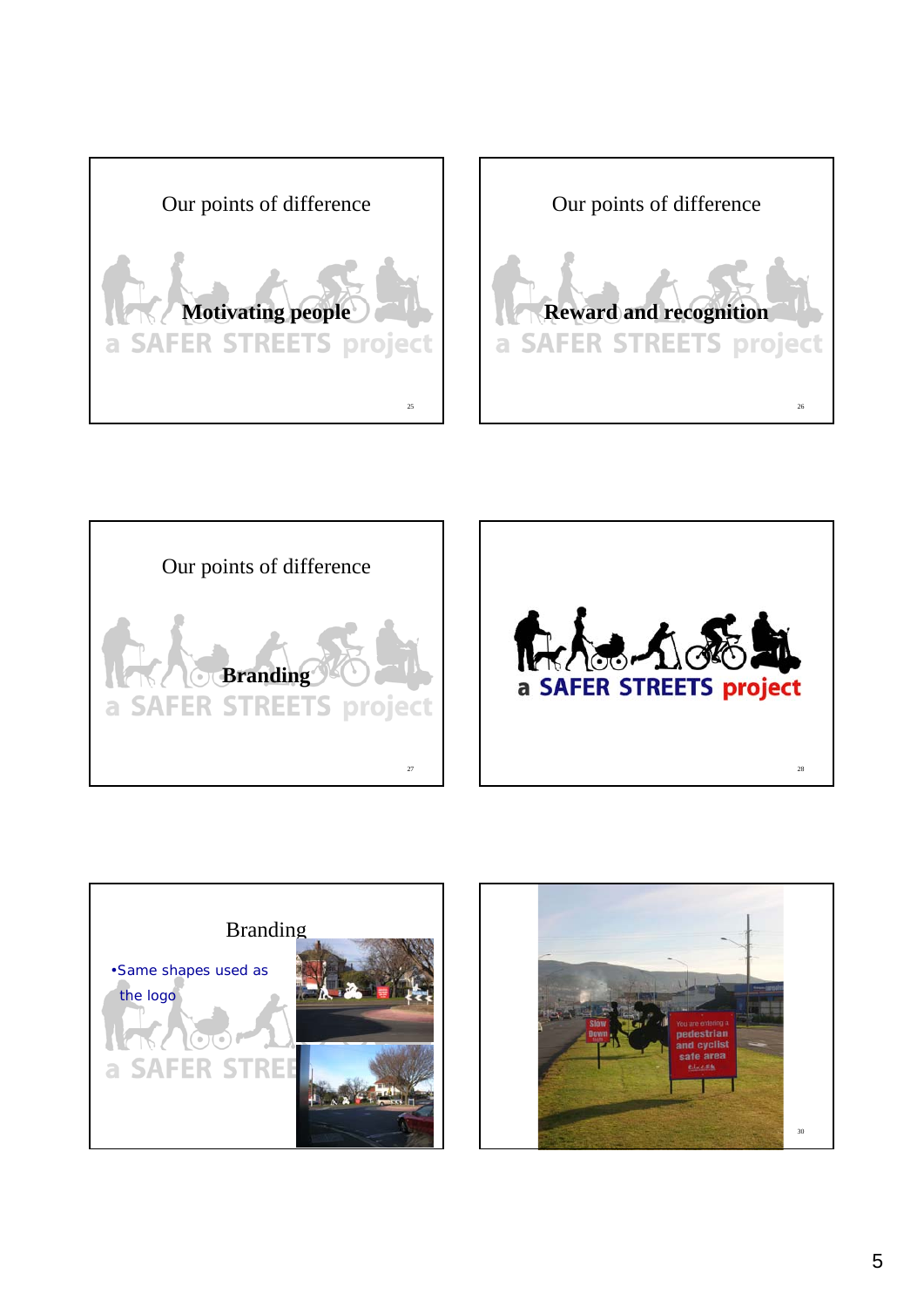









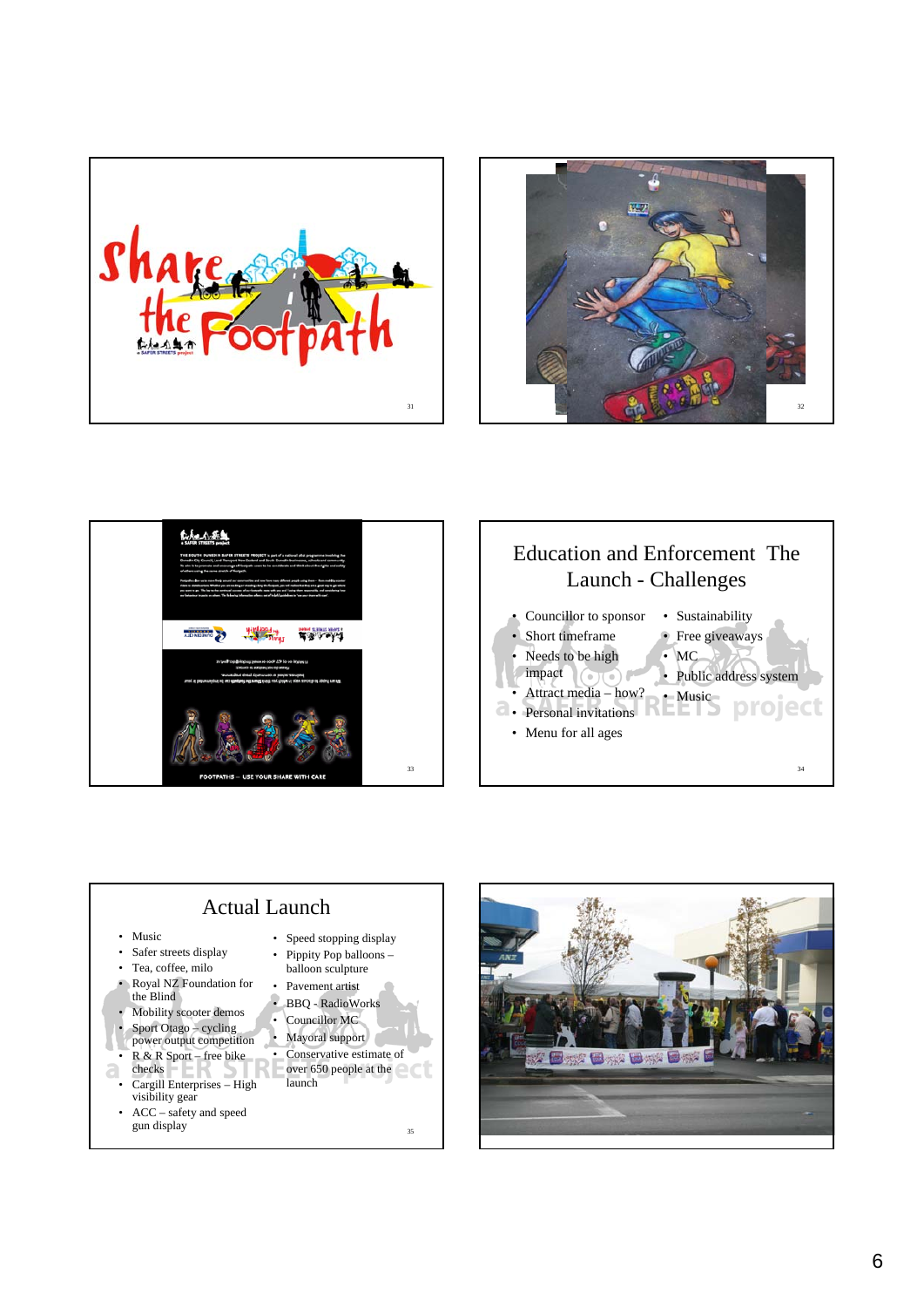